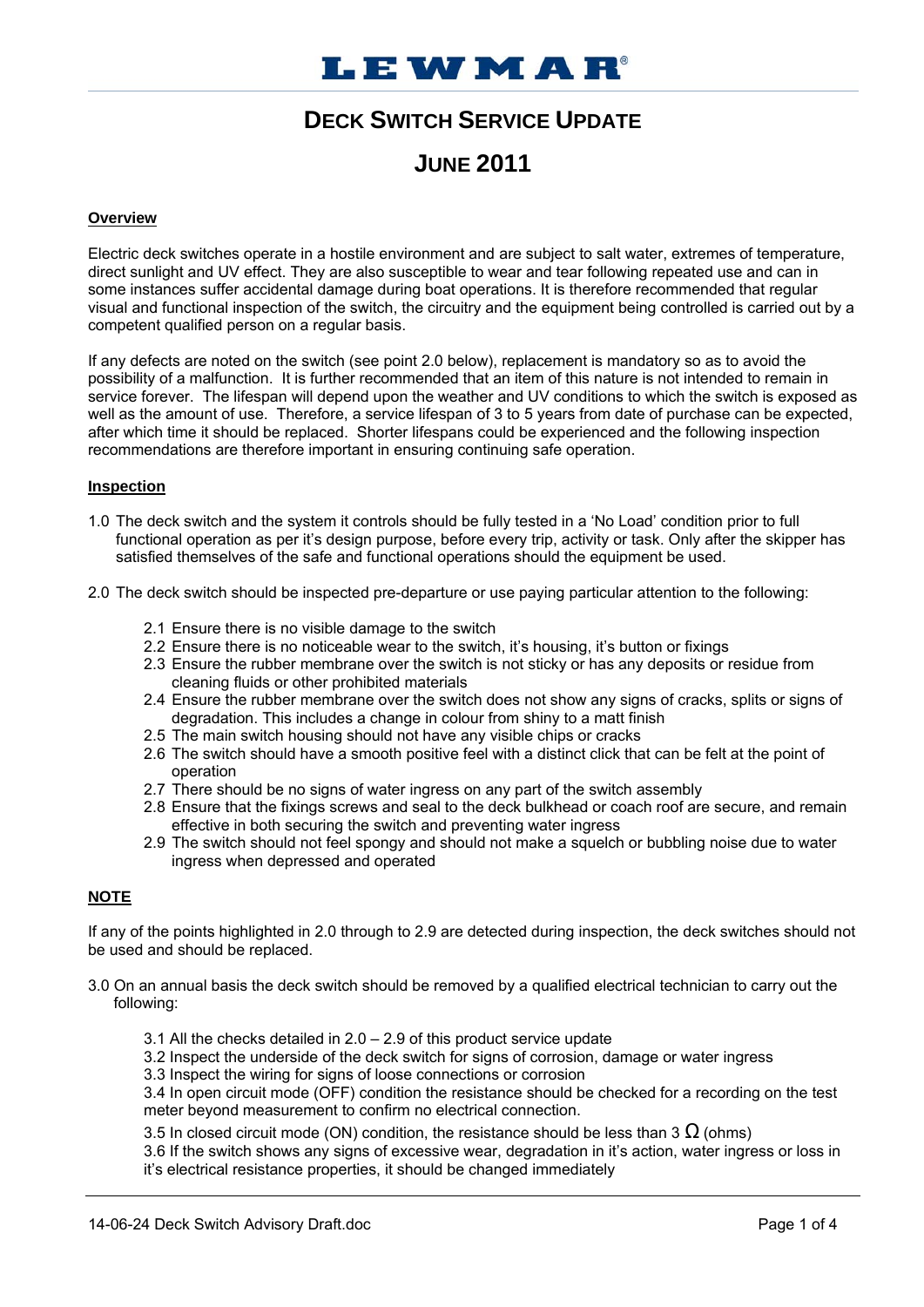# **I.EWMAR**

## **DECK SWITCH SERVICE UPDATE**

## **JUNE 2011**

#### **Additional Guidance**

- 4.0 It is the responsibility of the skipper to ensure that crew members are trained in the operation of powered deck equipment and use it in a safe and appropriate way within it's designed operating parameters. This includes what to do in an emergency.
- 4.1 It is the responsibility of the skipper to ensure that crew members are appropriately briefed on all three methods of equipment isolation in event of emergency, i.e :-
	- 4.1.1 The switch itself and it's operation
	- 4.1.2 The circuit breaker on main panel
	- 4.1.3 The main battery isolation
- 4.2 Crew briefings should always cover the following issues pertaining to deck switch operated equipment:-
	- 4.2.1 Safe operation of any powered deck equipment.
	- 4.2.2 What to do in the event of an emergency
	- 4.2.3 What not to do in event of emergency
	- 4.2.4 A practical demonstration of the effective isolation of deck equipment as highlighted in point 2 above

4.3 Deck switches are designed to be used in conjunction with Lewmar equipment only. If they are to be used for the powering of any other electrical equipment the intended use should be checked against the specification of the switch.

- 4.4 Deck switches should only be operated with fingers, bare feet or soft soled shoes.
- 4.5 Switches should be left with the lid closed to minimise environmental degradation and the potential for accidental operation.
- 4.6 Powered deck equipment should always be isolated when not in use to prevent accidental start up.
- 4.7 The instructions for the equipment being operated should always be read and followed.
- 4.8 Power washers should not be used on or near any switch.

4.9 It is acknowledged that deck switches will need to be washed down as part of a deck cleaning process. However, direct flow from a non pressure hose should not be aimed at the switch.

- 4.10 The deck switch itself should only be cleaned with a mild soap and washed off immediately with a light application of fresh water.
- 4.11 The following (non exhaustive) list of substances should not be applied, or used on or near any deck switch. Products include but are not limited to:-
	- 4.11.1 Chemicals 4.11.2 Deck cleaners 4.11.3 Petroleum based fluids/cleaners 4.11.4 Deck polish 4.11.5 Deck brightener 4.11.6 Varnish/lacquers/paints 4.11.7 Oil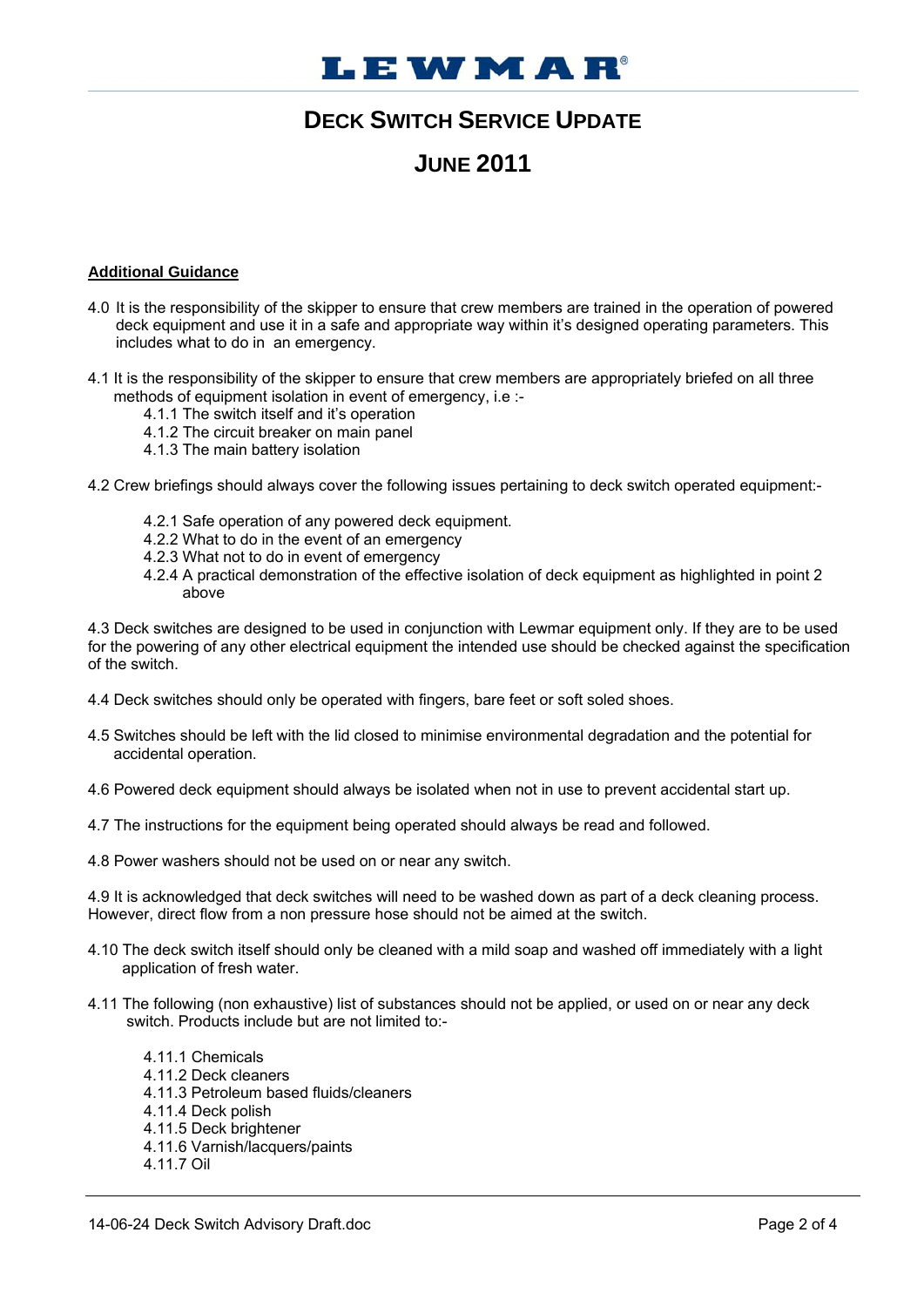

## **DECK SWITCH SERVICE UPDATE**

## **JUNE 2011**

#### **Specific Considerations for Winch Operation Manual B2303 Issue 7**

#### *Winch Operation*

*Please ensure that you thoroughly understand the operation and safety requirements of the winch before commencing the installation. Only persons who are completely familiar with the controls and those who have*  been fully made aware of the correct use of the winch should be allowed to use it. If there is any doubt of how to *install or operate this unit please seek advice from a suitably qualified engineer.* 

*• Winches used incorrectly could cause harm to equipment or crew.* 

*• Winches should be used with care and treated with respect.* 

*• Sailing, like many other sports can be hazardous. Even the correct selection, maintenance and use of proper equipment cannot eliminate the potential for danger, serious injury or death.* 

*• Lewmar winches are designed and supplied for line control in marine applications and are to be used in conjunction with appropriate clutches, cleats and other manual controls and stoppers.* 

*• It is the unavoidable responsibility of the owner or master or other responsible party to assess the risk of any operation on the vessel.* 

*• Under no circumstances should any self tailing winch be used in self tailing mode for any lifting operation; rather suitable and adequate manual tailing should be arranged with proper means of manually cleating or stopping the hoist.* 

*• Every winch should be installed with adequate means of manually cleating or stopping the loaded ropes.* 

#### **Specific Considerations for Windlass Operation Manual 65001201 Issue 2**

#### *Windlass Operation*

*Classification Societies and Lewmar require that a vessel at anchor must have its rode held by a chain stopper or equivalent strong point at all times!* 

*At all times it is the responsibility of the boat user to ensure that the anchor and rode are properly stowed for the prevailing sea conditions. This is particularly important with high-speed powerboats, because an anchor accidentally deploying while under way can cause considerable damage. An anchor windlass is mounted in the most exposed position on a vessel and is thus subject to severe atmospheric attack resulting in a possibility of corrosion in excess of that experienced with most other items of deck equipment. As the windlass may only be used infrequently, the risk of corrosion is further increased. It is essential that the windlass is regularly examined, operated and given any necessary maintenance.* 

*Please ensure that you thoroughly understand the operation and safety requirements of the windlass before commencing the installation. Only persons who are completely familiar with the controls and those who have been fully made aware of the correct use of the windlass should be allowed to use it. If there is any doubt of how to install or operate this unit please seek advice from a suitably qualified engineer.*